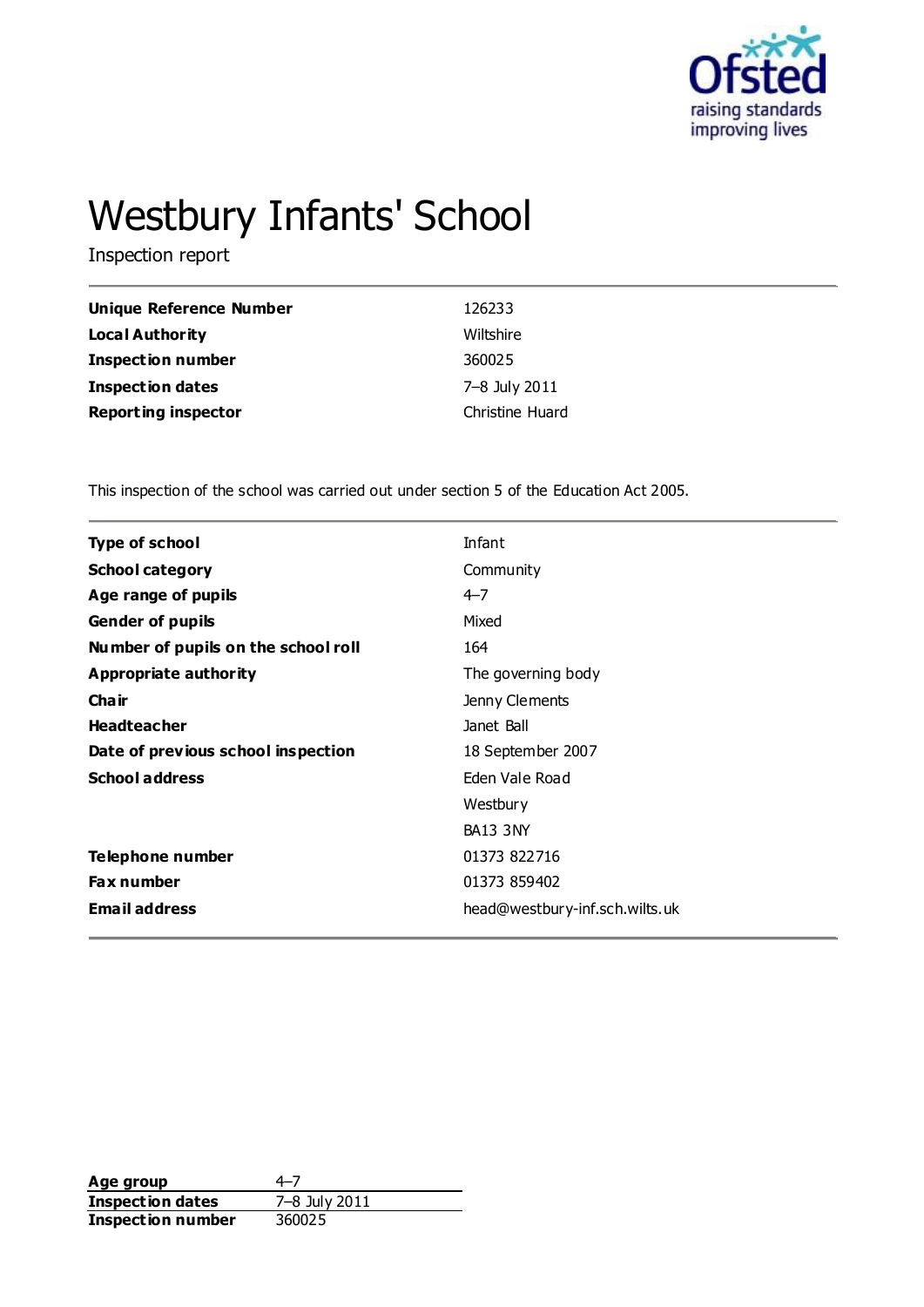The Office for Standards in Education, Children's Services and Skills (Ofsted) regulates and inspects to achieve excellence in the care of children and young people, and in education and skills for learners of all ages. It regulates and inspects childcare and children's social care, and inspects the Children and Family Court Advisory Support Service (Cafcass), schools, colleges, initial teacher training, work-based learning and skills training, adult and community learning, and education and training in prisons and other secure establishments. It assesses council children's services, and inspects services for looked after children, safeguarding and child protection.

Further copies of this report are obtainable from the school. Under the Education Act 2005, the school must provide a copy of this report free of charge to certain categories of people. A charge not exceeding the full cost of reproduction may be made for any other copies supplied.

If you would like a copy of this document in a different format, such as large print or Braille, please telephone 0300 123 4234, or email **[enquiries@ofsted.gov.uk](mailto:enquiries@ofsted.gov.uk)**.

You may copy all or parts of this document for non-commercial educational purposes, as long as you give details of the source and date of publication and do not alter the documentation in any way.

To receive regular email alerts about new publications, including survey reports and school inspection reports, please visit our website and go to 'Subscribe'.

Royal Exchange Buildings St Ann's Square Manchester M2 7LA T: 0300 123 4234 Textphone: 0161 618 8524 E: **[enquiries@ofsted.gov.uk](mailto:enquiries@ofsted.gov.uk)**

W: **[www.ofsted.gov.uk](http://www.ofsted.gov.uk/)**

© Crown copyright 2011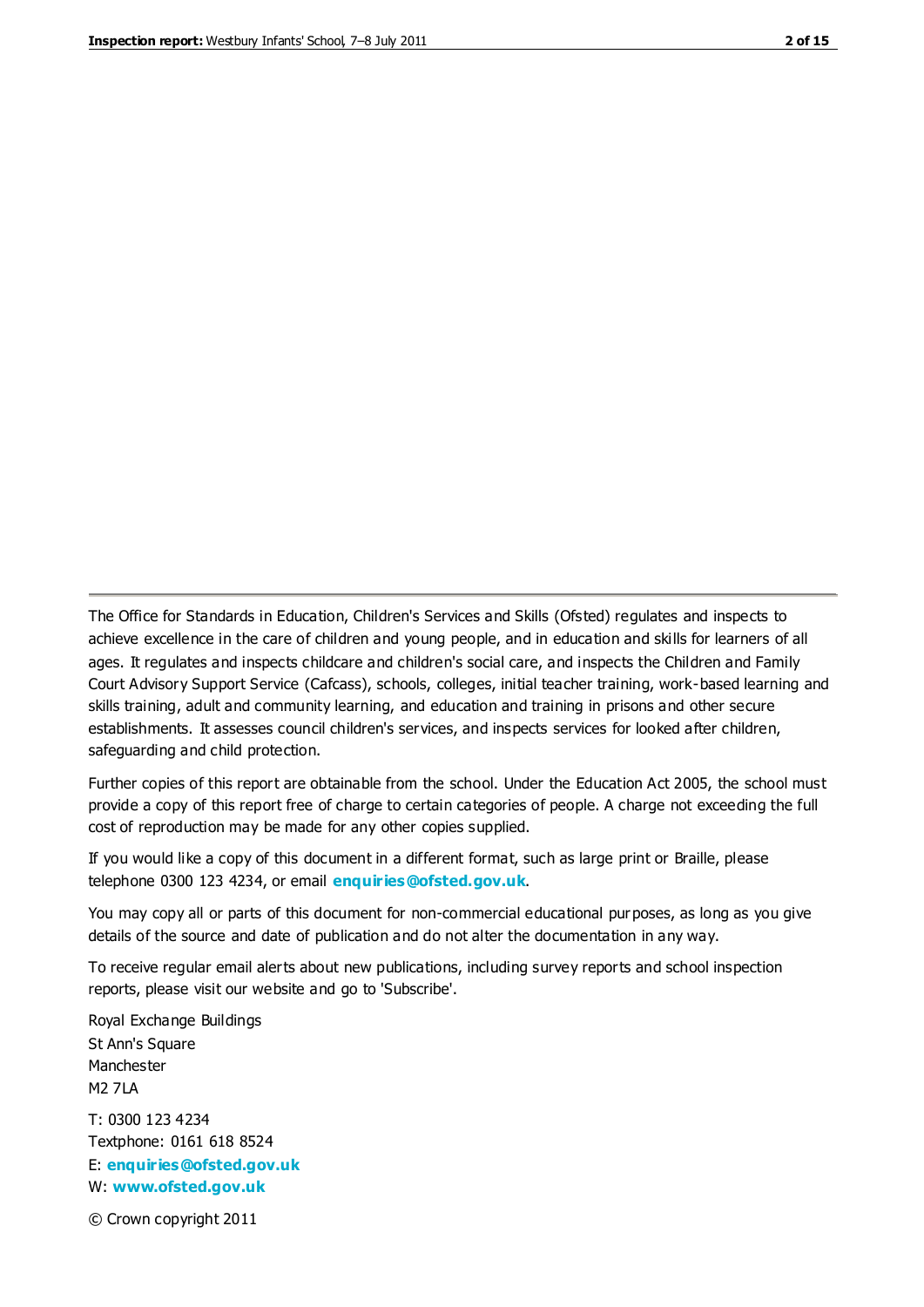# **Introduction**

This inspection was carried out by three additional inspectors. They observed 14 lessons or parts of lessons, and eight members of staff. There were meetings with members of the governing body, staff and some pupils from Year 2. The inspectors observed the school's work, and looked at samples of pupils' work in literacy and mathematics as well as curricular planning, assessment and tracking information for each year group, minutes of governors' meetings and the school's procedures for ensuring pupils' safety. They analysed questionnaires returned from the staff and from 76 parents and carers.

The inspection team reviewed many aspects of the school's work. It looked in detail at a number of key areas.

- What the school is doing to improve the quality of reading for understanding and writing and how successful these strategies are.
- $\blacksquare$  How effectively information from assessment and tracking systems is used in identifying individuals and groups requiring support or challenge.
- The success of strategies employed to raise attendance.
- The quality of outdoor provision and the opportunities for children in Reception to learn independently.

# **Information about the school**

Westbury is similar in size to most other infant schools. The great majority of pupils are of White British heritage and no pupils are at an early stage of learning English. The proportion of pupils known to be eligible for free school meals is above average. The proportion of pupils in the mainstream school who have special educational needs and/or disabilities is high. The main areas of need are speech, language and communication, autism and moderate learning difficulties. The specialist learning centre provides support for pupils with more complex learning needs. These pupils are integrated into mainstream school activities as much as possible. Children in the Early Years Foundation Stage are taught in two Reception classes.

The school has a number of awards such as Healthy Schools, Active Mark and the Bronze eco-award.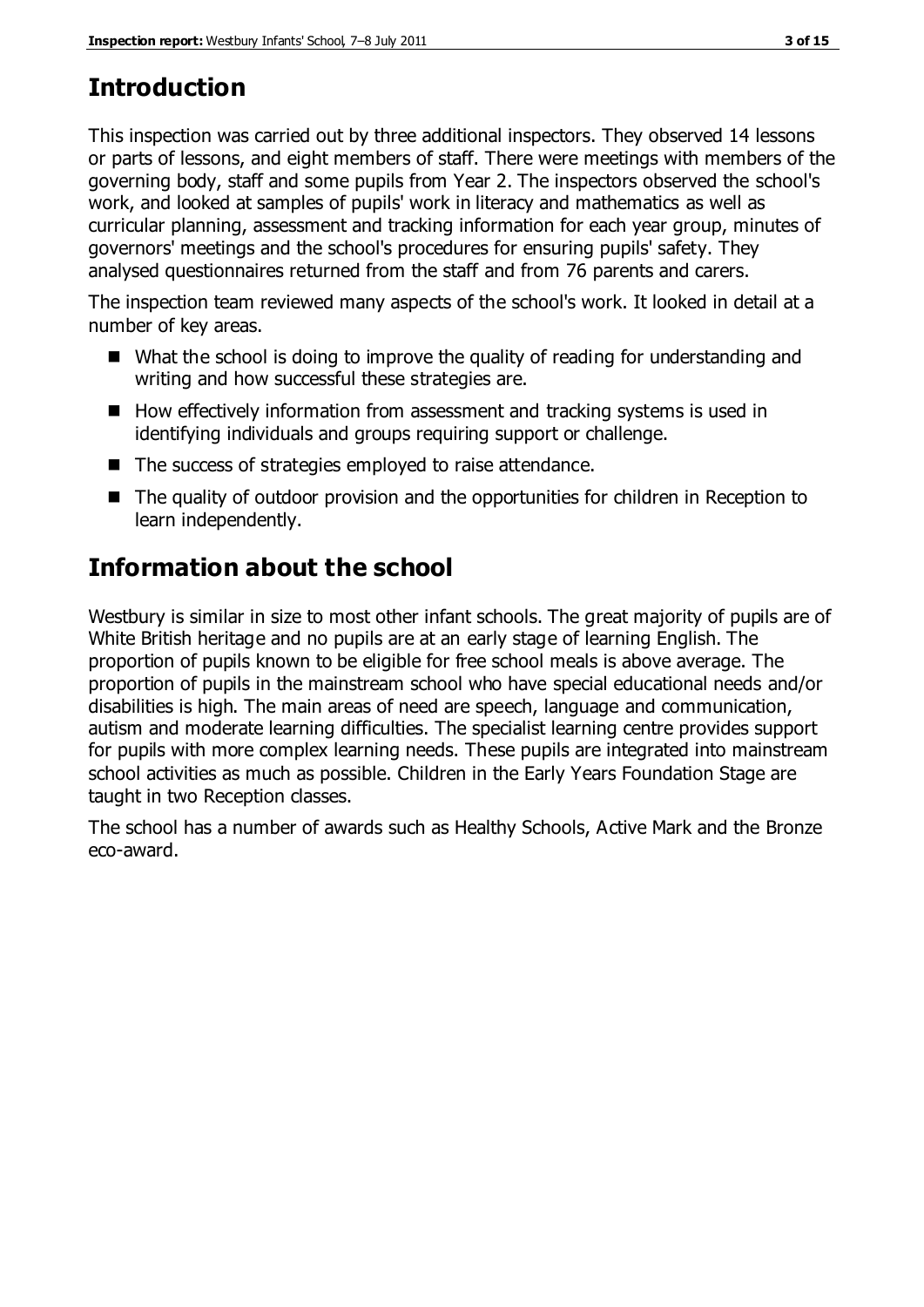# **Inspection judgements**

| Overall effectiveness: how good is the school?  |  |
|-------------------------------------------------|--|
| The school's capacity for sustained improvement |  |

#### **Main findings**

Westbury Infants is a good school. It has some outstanding features, notably the very strong leadership and management and the outstanding care and support provided for the pupils. Parents and carers are very strongly supportive of the school and many comment on the strong teamwork that is evident and the fact that 'the staff are friendly and dedicated to giving the children the best start in life', as well as that, 'each child is made to feel equal and special'. Behaviour is good and parents and carers agr ee that their children are very safe and secure.

The key to the school's success lies in the outstanding leadership and management; not just that provided by the headteacher, which is quite exceptional, but also that of the middle leaders. The drive, enthusiasm and commitment of the headteacher to the allround development of the pupils in her care inspire others around her with the result that all pupils do well. The collegiate style of leadership means that when recently the headteacher was absent for a protracted term, the middle leaders eagerly and efficiently took on the additional roles of the deputy headteacher as the deputy headteacher highly effectively took over as acting headteacher.

Pupils' attainment is broadly average and has recovered well from a dip two years ago which occurred after the curriculum was reviewed. The school quickly realised that while the new curriculum was exciting and inspiring, it did not allow enough scope for the discrete teaching of basic skills. This was quickly remedied. Strategies to improve both reading and writing have been very successful and pupils have made good, and often better, progress with their learning. Nevertheless, the proportion of pupils attaining the higher levels in writing is still below average. This is because although tasks are generally well matched to pupils' individual needs, more able pupils are not always challenged as strongly as they could be. In addition, word lists do not always contain enough really interesting and lively words which would help pupils to develop their relatively limited vocabularies.

Pupils' spiritual, moral, social and cultural development is outstanding. Pupils are gaining a good knowledge of different faiths and their understanding of the diversity of different faiths and cultures in the United Kingdom is outstanding for such young children.

Attendance has risen considerably since the last inspection because the school has focused sharply and imaginatively on this and worked very hard with families as well as pupils. Attendance is affected by some pupils who have long-term and complex difficulties. Nevertheless, the school recognises that there is a need not to lose the momentum it has gained in convincing all parents and carers of the necessity of regular attendance in order for their children to learn effectively.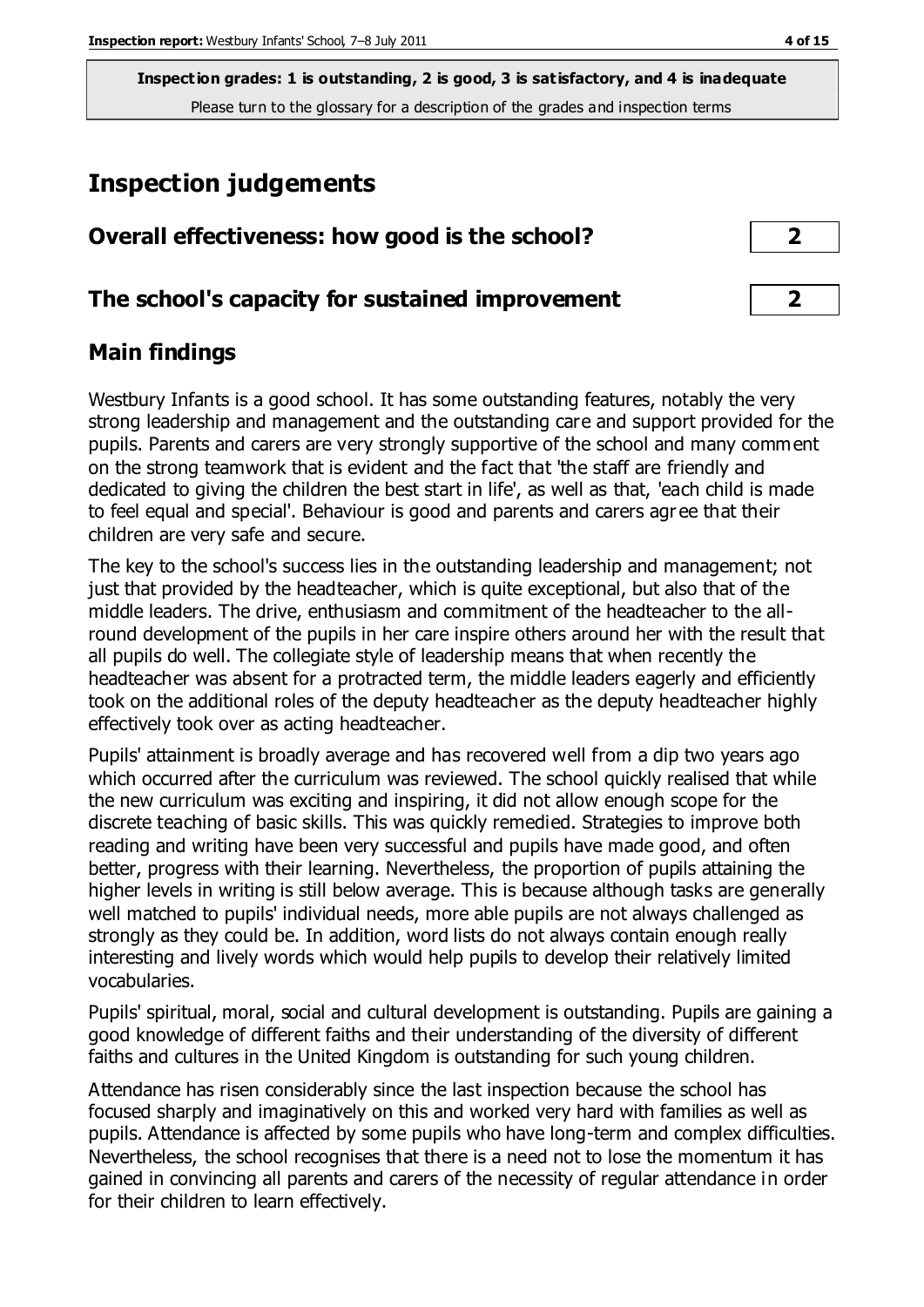There is a very strong sense of teamwork in the school. This is promoted very well by the headteacher and all staff are committed to making the best possible provision. Initiatives to raise attainment coupled with the careful and accurate analysis of the school's performance and sharply focused development planning are key factors in the school's success and demonstrate its good capacity for further improvement.

## **What does the school need to do to improve further?**

- Raise standards further in writing by:
	- $-$  ensuring more able pupils are always challenged effectively by the tasks they are set
	- providing word lists of more imaginative and exciting vocabulary which the pupils can experiment with to make their writing even more interesting.
- Sustain and build on the improvement in attendance by continuing the work with and support for the families who find regular attendance more difficult.

## **Outcomes for individuals and groups of pupils 2**

Children's starting points are generally low in relation to those expected for their ages. They make good progress through the Reception class and through the rest of the school. By the time they leave Year 2 attainment in reading, writing and mathematics is very close to the national average. In addition pupils make particularly good progress in the use of information and communication technology and attainment is above expectations for their ages.

Pupils make good progress in mathematics because they are regularly given problems to solve and practical tasks to carry out. This means they are constantly using and applying the knowledge and skills they learned. A concerted effort has been made to improve reading and writing. A commercial reading programme has made a significant difference to pupils' levels of reading. The teaching of it has been consistently good with the result that children are not only understanding what they read but are really enjoying it as well. Writing is improving because pupils again enjoy their learning. The task to invent a fantasy bug really appealed to pupils in Years 1 and 2. The task was carefully matched to pupils' abilities so that while some were drawing and annotating their bug, others were writing detailed descriptions. It gave pupils' imaginations the scope to run riot and, indeed, some of the descriptions were excellent. One could really imagine the 'love-heart wings' described by one pupil. Nevertheless, although the word lists given to the pupils contained some new vocabulary they were not truly imaginative and did not enable all pupils to really fulfil the criteria of using 'wow' words.

Pupils with special educational needs and/or disabilities, particularly those who attend the learning centre, are integrated well into the school and benefit significantly from individual and small group support which contributes well to their good progress. There is no noticeable variation in the progress or attainment of boys and girls. Higher attaining pupils are generally challenged particularly well, except occasionally in writing. Many parents and carers are particularly pleased with the progress their children are making, one writing, 'I am thrilled with my child's progress this year, not just with reading, writing and numeracy skills but in learning to look after and accept differences in other children and themselves.'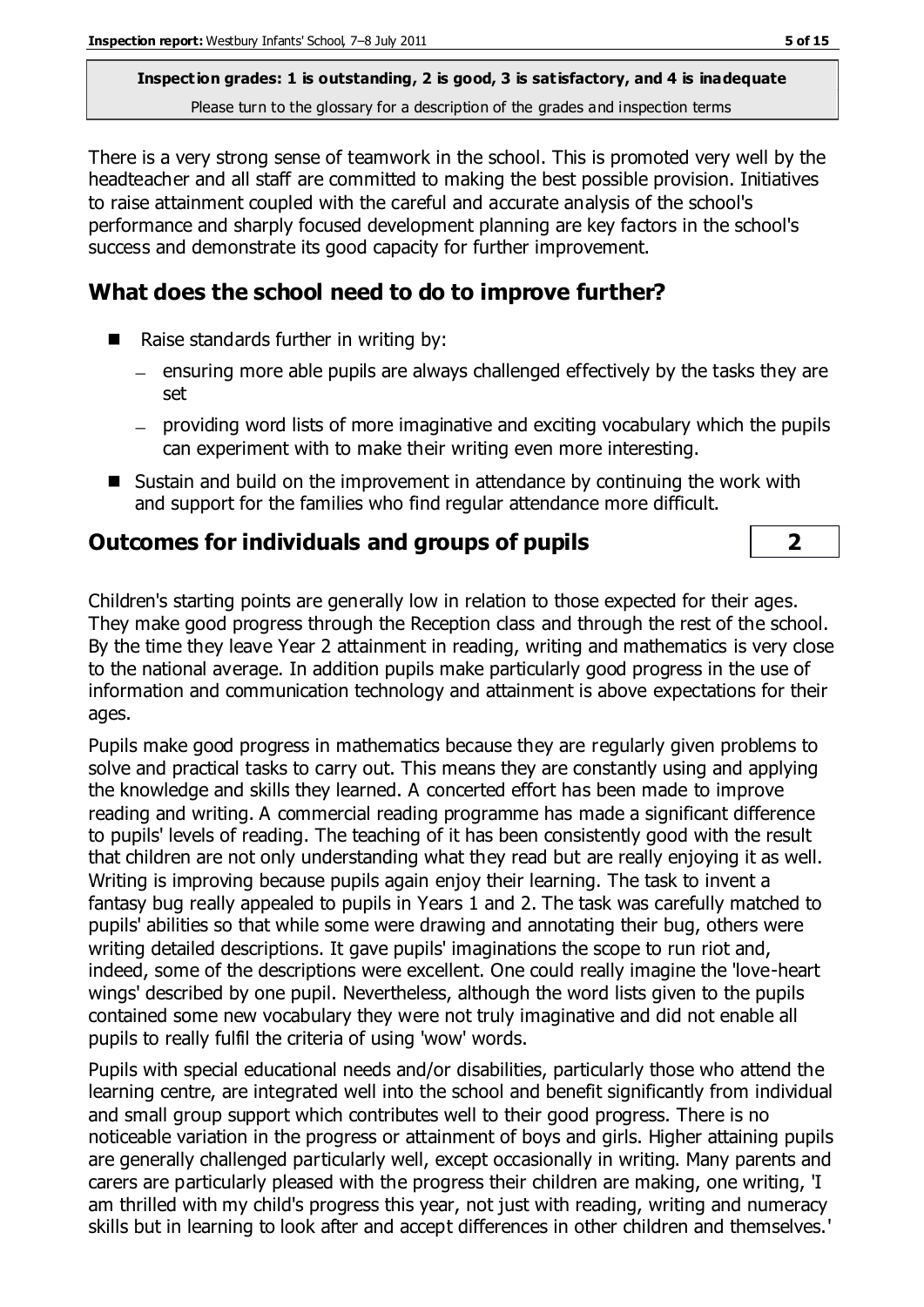Pupils are thoughtful, reflective and very aware of the world about them. They are developing very good inter-personal skills. They have a good knowledge of what constitutes a healthy lifestyle and this is reflected in the school's Healthy Schools status. They have an excellent understanding of how to keep safe, talking knowledgably about how they recognise visitors in school because they all wear special badges and what they would do if they were concerned. They make an excellent contribution to the community through a range of events and through their early eco-awareness, reflected in their Bronze eco-award. There is no school council, but pupils have 'school meetings' which enable many more to have a voice. Their good academic progress, rising attainment and good personal qualities prepare them well for later learning.

| Pupils' achievement and the extent to which they enjoy their learning                                                     | 2 |
|---------------------------------------------------------------------------------------------------------------------------|---|
| Taking into account:<br>Pupils' attainment <sup>1</sup>                                                                   | 3 |
| The quality of pupils' learning and their progress                                                                        | 2 |
| The quality of learning for pupils with special educational needs and/or disabilities<br>and their progress               | 2 |
| The extent to which pupils feel safe                                                                                      | 1 |
| Pupils' behaviour                                                                                                         | 2 |
| The extent to which pupils adopt healthy lifestyles                                                                       | 2 |
| The extent to which pupils contribute to the school and wider community                                                   | 1 |
| The extent to which pupils develop workplace and other skills that will contribute to<br>their future economic well-being | 2 |
| Taking into account:<br>Pupils' attendance <sup>1</sup>                                                                   | 3 |
| The extent of pupils' spiritual, moral, social and cultural development                                                   | 1 |

These are the grades for pupils' outcomes

<sup>1</sup> The grades for attainment and attendance are: 1 is high; 2 is above average; 3 is broadly average; and 4 is low

## **How effective is the provision?**

Teachers have high expectations of both behaviour and academic achievement. Firm boundaries and consistent systems for dealing with inappropriate behaviour help all staff to maintain an atmosphere in lessons which promotes exploration and enjoyment and which is still conducive to good learning. Sometimes teachers talk for slightly too long, which then restricts the time pupils have to complete their own tasks. Teachers are well supported by a team of skilled teaching assistants who make an important contribution to all groups of pupils' learning.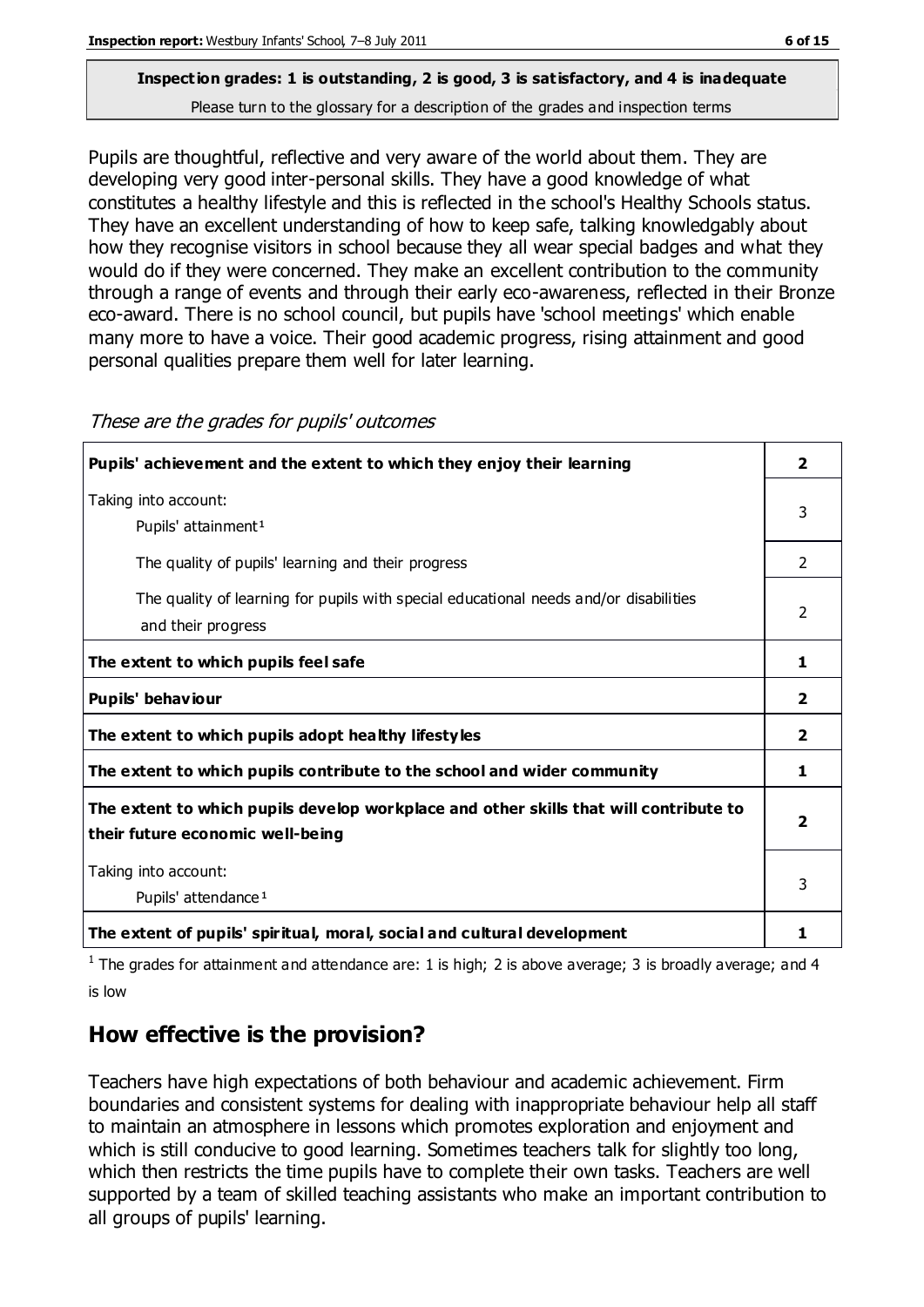Pupils' successes are celebrated well, particularly through the very high quality art work which is displayed around the school. An extensive range of visits and visitors further enhances pupils' learning. Extra-curricular activities, which range from gardening to fitness, all serve to enrich pupils' learning and develop their knowledge and understanding further.

The school cares for and supports all its pupils highly effectively. Induction arrangements are comprehensive and ensure that children settle into the school quickly and happily. Transition between key stages and on to junior school is excellent and very well handled to ensure that it is accomplished smoothly. The care for pupils whose circumstances make them more vulnerable is exceptional. The involvement of outside agencies to ensure that the school provides just the right kind of support is sensitively handled. Teaching assistants are very well trained to help those pupils who have complex needs, particularly those in the learning centre. They support pupils highly effectively and ensure that they make similar progress to their peers.

| <i>rics are are grades for are gaanty of provision</i>                             |                          |
|------------------------------------------------------------------------------------|--------------------------|
| The quality of teaching                                                            | $\overline{\mathbf{2}}$  |
| Taking into account:                                                               | $\mathcal{P}$            |
| The use of assessment to support learning                                          |                          |
| The extent to which the curriculum meets pupils' needs, including, where relevant, | $\overline{\phantom{a}}$ |
| through partnerships                                                               |                          |
| The effectiveness of care, guidance and support                                    |                          |

These are the grades for the quality of provision

## **How effective are leadership and management?**

The headteacher has very high aspirations for all children, pupils and staff. The ethos is exceptionally positive and there is a climate where all feel responsible and committed to their part in school improvement. The quality of self-evaluation is extremely accurate. It is well focused on improving standards and accelerating pupils' progress based on the results of rigorous monitoring.

Governors have an extremely good knowledge of the school and its strengths and weaknesses. They play an active role in its strategic development and monitor its work extremely thoroughly and conscientiously. The governing body has ensured that all safeguarding procedures are robust and the safety and security of the pupils are of high priority. The school's promotion of community cohesion is good and the school has useful links with schools in Kenya and Nigeria as well as the Isle of Wight which serve to increase pupils' knowledge of diversity well.

The school promotes equal opportunities well. This is evident in the way in which the school works hard to track the progress of pupils and groups of pupils very carefully in order to ensure that the correct provision is made for all. The pupils attending the learning centre are very well integrated into the mainstream school and make good progress because of the good understanding shown of their individual needs. The school works hard to ensure parents and carers are fully involved in their children's education. Regular newsletters provide parents and carers with excellent information; invitations into school

2

**2**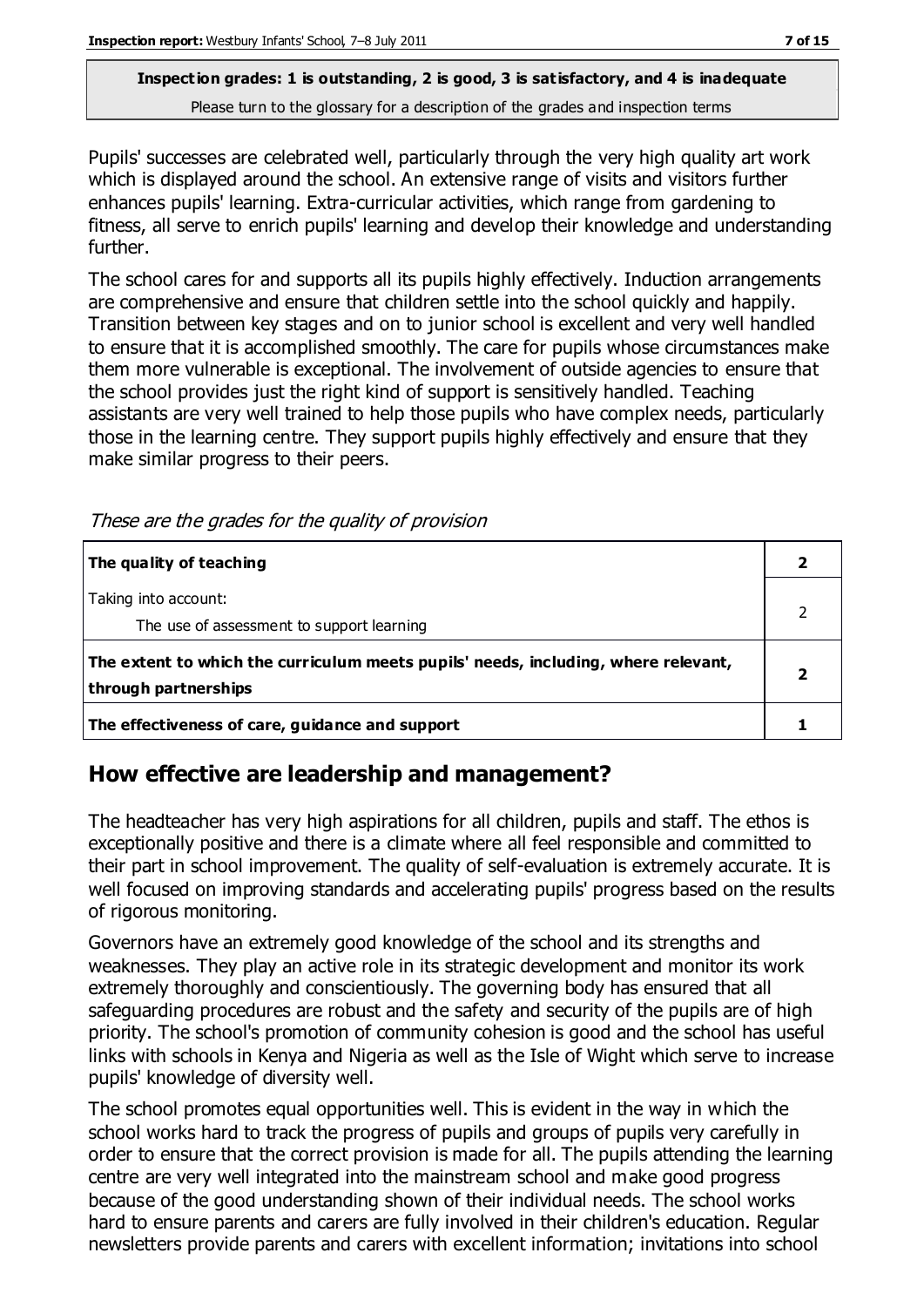to participate in activities and meeting staff on a daily basis in the playground enable them to play an active part in their children's education.

These are the grades for leadership and management

| The effectiveness of leadership and management in embedding ambition and driving<br>improvement                                                                  |                |
|------------------------------------------------------------------------------------------------------------------------------------------------------------------|----------------|
| Taking into account:<br>The leadership and management of teaching and learning                                                                                   |                |
| The effectiveness of the governing body in challenging and supporting the<br>school so that weaknesses are tackled decisively and statutory responsibilities met |                |
| The effectiveness of the school's engagement with parents and carers                                                                                             |                |
| The effectiveness of partnerships in promoting learning and well-being                                                                                           | 1              |
| The effectiveness with which the school promotes equality of opportunity and tackles<br>discrimination                                                           | 2              |
| The effectiveness of safeguarding procedures                                                                                                                     | $\overline{2}$ |
| The effectiveness with which the school promotes community cohesion                                                                                              | 2              |
| The effectiveness with which the school deploys resources to achieve value for money                                                                             | 2              |

## **Early Years Foundation Stage**

Children are presented with a wide range of exciting activities and teaching which reflect all areas of the Early Years Foundation Stage curriculum. Children enjoy learning because interesting themes make the curriculum relevant and appealing and teaching is good. Occasionally, teachers talk for a little too long to the children which means they become a little fidgety. Tasks are planned which promote literacy, language, communication and numeracy skills well through a range of activities. These are often linked to the topic in progress and hold children's attention and motivate them well.

As part of the mini-beasts theme, children went on a 'welly' walk. They enthusiastically searched for mini-beasts using magnifiers, discussing what they were finding, and eagerly exchanging views with the adults present. In addition, the walk to the park meant they could explore the outdoor environment on the way, looking for shapes, numbers and insects. All the time they were developing their speaking and listening skills.

The outdoor provision has been improved since the previous inspection. It presents children with a wider range of learning opportunities reflecting the good quality of the indoor learning area. Pupils now have more opportunities to learn through play outside and are beginning to gain independence by selecting some of their own activities and resources. Sometimes, however, they are a little over-directed. Children learn to share and take turns. They develop independence and the ability to make choices. The care and attention given to children's welfare are excellent. Children's individual needs are known and acted upon and children feel very safe and secure.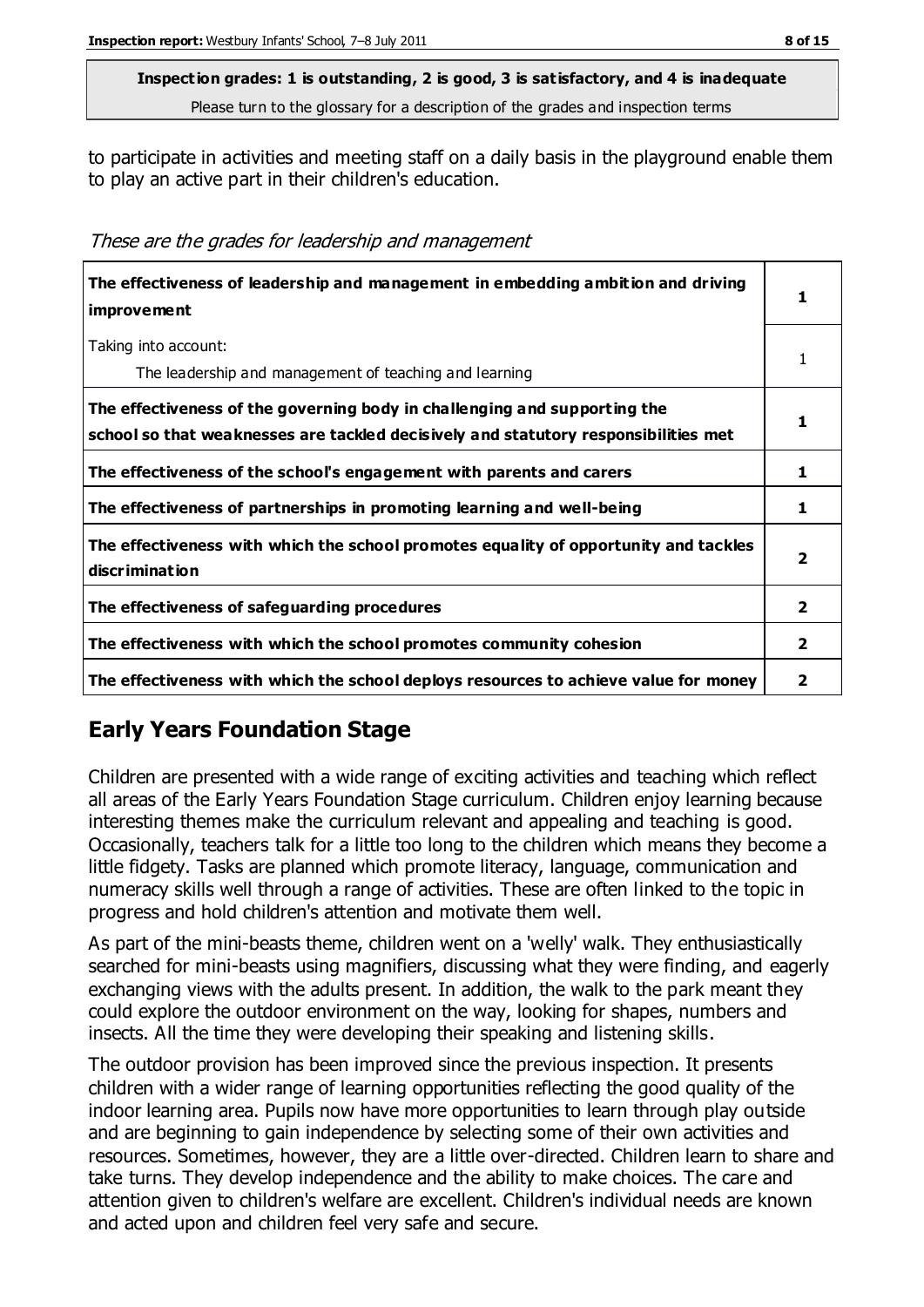Leadership and management are good. Ongoing monitoring of the progress children are making ensures that activities are well matched to their needs on a day-to-day basis. Assessment records are excellent and children's activities are recorded conscientiously providing a comprehensive record of their achievements throughout their time in Reception.

These are the grades for the Early Years Foundation Stage

| <b>Overall effectiveness of the Early Years Foundation Stage</b>                      |  |
|---------------------------------------------------------------------------------------|--|
| Taking into account:<br>Outcomes for children in the Early Years Foundation Stage     |  |
| The quality of provision in the Early Years Foundation Stage                          |  |
| The effectiveness of leadership and management of the Early Years Foundation<br>Stage |  |

## **Views of parents and carers**

Around 46% parents and carers returned completed questionnaires. The great majority were very happy with the school. All those parents and carers who returned questionnaires say their children enjoy school and that the school keeps them safe. The vast majority considered that their children's needs are met, that the school is well run and are perfectly happy with their children's experiences at the school. Comments such as: 'I'm over the moon with my child's progress', 'all the teachers are extremely talented' and 'this is a truly wonderful caring school' reflect what many parents and carers expressed to inspectors.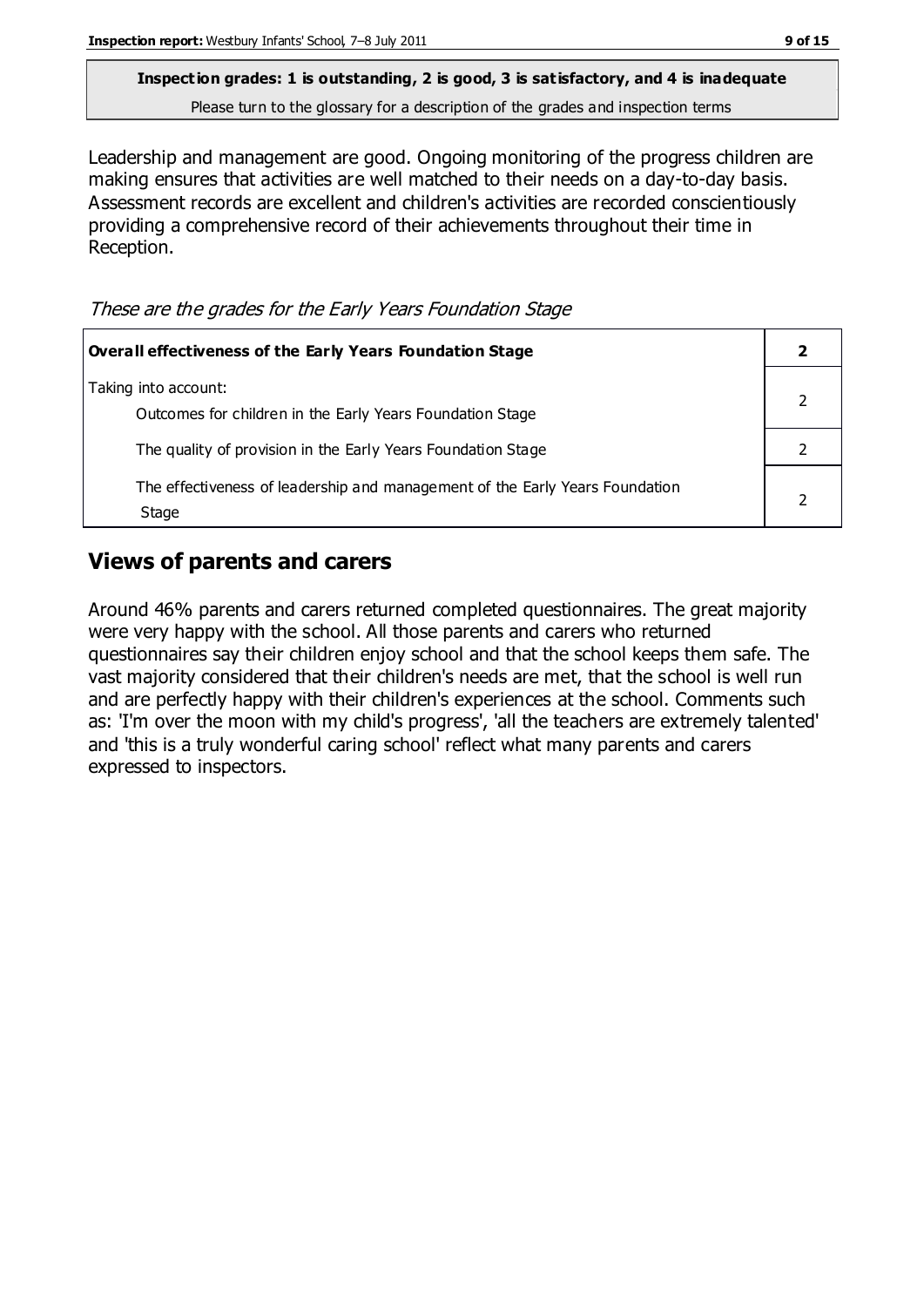#### **Responses from parents and carers to Ofsted's questionnaire**

Ofsted invited all the registered parents and carers of pupils registered at Westbury Infants' School to complete a questionnaire about their views of the school.

In the questionnaire, parents and carers were asked to record how strongly they agreed with 13 statements about the school.

The inspection team received 76 completed questionnaires by the end of the on-site inspection. In total, there are 164 pupils registered at the school.

| <b>Statements</b>                                                                                                                                                                                                                                       |              | <b>Strongly</b><br><b>Agree</b><br>agree |              |               | <b>Disagree</b> |               | <b>Strongly</b><br>disagree |               |
|---------------------------------------------------------------------------------------------------------------------------------------------------------------------------------------------------------------------------------------------------------|--------------|------------------------------------------|--------------|---------------|-----------------|---------------|-----------------------------|---------------|
|                                                                                                                                                                                                                                                         | <b>Total</b> | $\frac{1}{2}$                            | <b>Total</b> | $\frac{1}{2}$ | <b>Total</b>    | $\frac{1}{2}$ | <b>Total</b>                | $\frac{1}{2}$ |
| My child enjoys school                                                                                                                                                                                                                                  | 50           | 66                                       | 26           | 34            | 0               | $\mathbf 0$   | $\mathbf 0$                 | $\mathbf 0$   |
| The school keeps my child<br>safe                                                                                                                                                                                                                       | 62           | 82                                       | 14           | 18            | 0               | $\mathbf 0$   | $\mathbf 0$                 | $\mathbf 0$   |
| My school informs me about<br>my child's progress                                                                                                                                                                                                       | 51           | 67                                       | 23           | 30            | 1               | $\mathbf{1}$  | $\mathbf{1}$                | $\mathbf{1}$  |
| My child is making enough<br>progress at this school                                                                                                                                                                                                    | 57           | 75                                       | 17           | 22            | $\overline{2}$  | 3             | $\mathbf 0$                 | $\pmb{0}$     |
| The teaching is good at this<br>school                                                                                                                                                                                                                  | 63           | 83                                       | 11           | 14            | $\overline{2}$  | 3             | $\mathbf 0$                 | $\mathbf 0$   |
| The school helps me to<br>support my child's learning                                                                                                                                                                                                   | 52           | 68                                       | 19           | 25            | 4               | 5             | 0                           | $\mathbf 0$   |
| The school helps my child to<br>have a healthy lifestyle                                                                                                                                                                                                | 55           | 72                                       | 21           | 28            | 0               | 0             | $\mathbf 0$                 | $\mathbf 0$   |
| The school makes sure that<br>my child is well prepared for<br>the future (for example<br>changing year group,<br>changing school, and for<br>children who are finishing<br>school, entering further or<br>higher education, or entering<br>employment) | 49           | 64                                       | 22           | 29            | $\overline{2}$  | 3             | $\mathbf 0$                 | $\mathbf 0$   |
| The school meets my child's<br>particular needs                                                                                                                                                                                                         | 56           | 74                                       | 19           | 25            | 1               | 1             | $\mathbf 0$                 | $\mathbf 0$   |
| The school deals effectively<br>with unacceptable behaviour                                                                                                                                                                                             | 50           | 66                                       | 19           | 25            | $\mathbf{1}$    | $\mathbf{1}$  | 0                           | $\pmb{0}$     |
| The school takes account of<br>my suggestions and concerns                                                                                                                                                                                              | 43           | 57                                       | 27           | 36            | 3               | 4             | 1                           | 1             |
| The school is led and<br>managed effectively                                                                                                                                                                                                            | 56           | 74                                       | 18           | 24            | $\overline{2}$  | 3             | $\mathbf 0$                 | $\mathbf 0$   |
| Overall, I am happy with my<br>child's experience at this<br>school                                                                                                                                                                                     | 62           | 82                                       | 12           | 16            | $\overline{2}$  | 3             | $\mathbf 0$                 | $\pmb{0}$     |

The table above summarises the responses that parents and carers made to each statement. The percentages indicate the proportion of parents and carers giving that response out of the total number of completed questionnaires. Where one or more parents and carers chose not to answer a particular question, the percentages will not add up to 100%.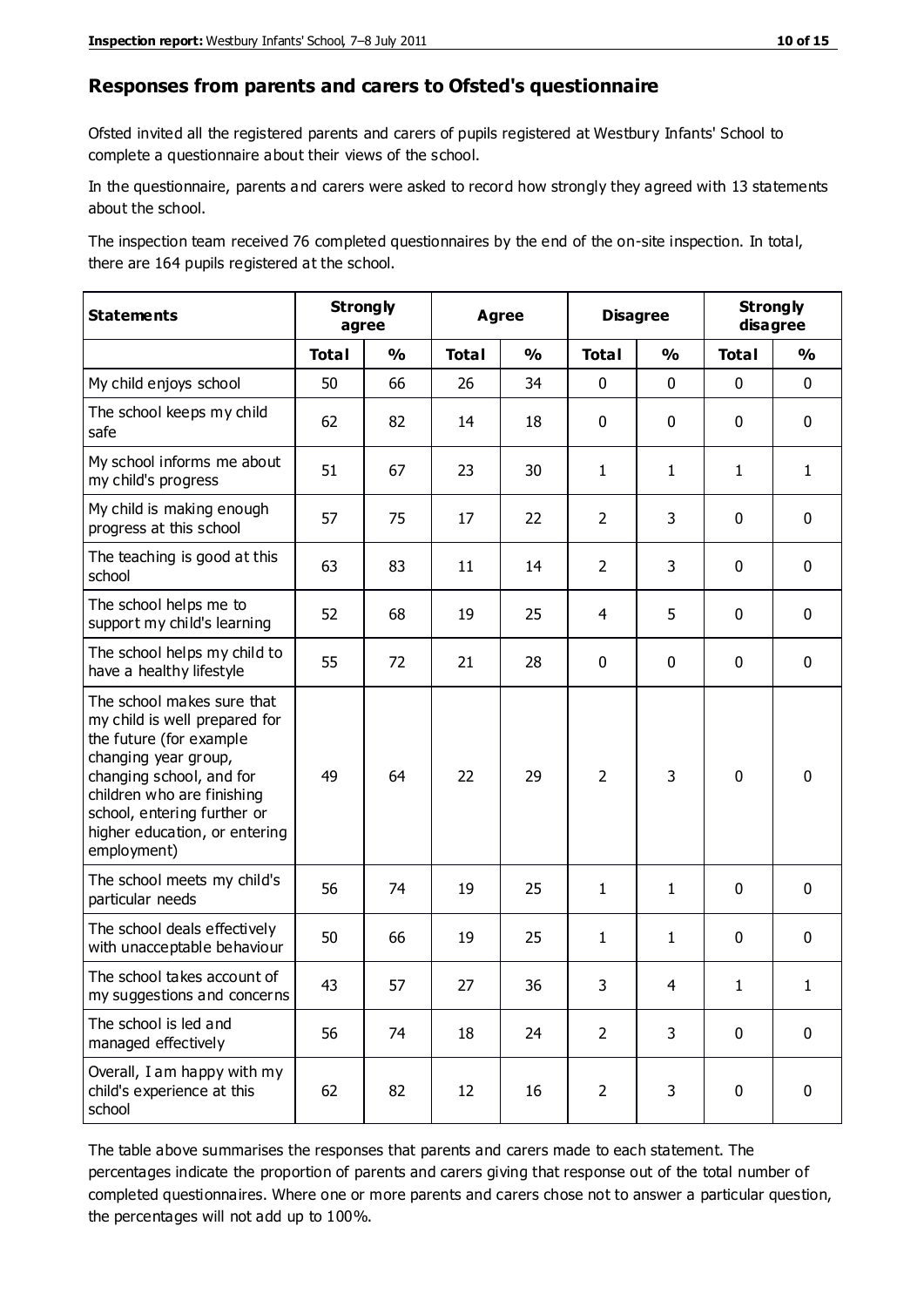## **Glossary**

| Grade   | <b>Judgement</b> | <b>Description</b>                                                                                                                                                                                                            |
|---------|------------------|-------------------------------------------------------------------------------------------------------------------------------------------------------------------------------------------------------------------------------|
| Grade 1 | Outstanding      | These features are highly effective. An outstanding school<br>provides exceptionally well for all its pupils' needs.                                                                                                          |
| Grade 2 | Good             | These are very positive features of a school. A school that<br>is good is serving its pupils well.                                                                                                                            |
| Grade 3 | Satisfactory     | These features are of reasonable quality. A satisfactory<br>school is providing adequately for its pupils.                                                                                                                    |
| Grade 4 | Inadequate       | These features are not of an acceptable standard. An<br>inadequate school needs to make significant improvement<br>in order to meet the needs of its pupils. Ofsted inspectors<br>will make further visits until it improves. |

#### **What inspection judgements mean**

#### **Overall effectiveness of schools**

|                       | Overall effectiveness judgement (percentage of schools) |      |                     |                   |
|-----------------------|---------------------------------------------------------|------|---------------------|-------------------|
| <b>Type of school</b> | <b>Outstanding</b>                                      | Good | <b>Satisfactory</b> | <b>Inadequate</b> |
| Nursery schools       | 46                                                      | 48   | 6                   |                   |
| Primary schools       | 6                                                       | 47   | 40                  | 7                 |
| Secondary schools     | 12                                                      | 39   | 38                  | 11                |
| Sixth forms           | 13                                                      | 42   | 41                  | 3                 |
| Special schools       | 28                                                      | 49   | 19                  | 4                 |
| Pupil referral units  | 14                                                      | 45   | 31                  | 10                |
| All schools           | 10                                                      | 46   | 37                  |                   |

New school inspection arrangements were introduced on 1 September 2009. This means that inspectors now make some additional judgements that were not made previously.

The data in the table above are for the period 1 September 2010 to 31 December 2010 and are consistent with the latest published official statistics about maintained school inspection outcomes (see **[www.ofsted.gov.uk](http://www.ofsted.gov.uk/)**).

The sample of schools inspected during 2010/11 was not representative of all schools nationally, as weaker schools are inspected more frequently than good or outstanding schools.

Percentages are rounded and do not always add exactly to 100.

Sixth form figures reflect the judgements made for the overall effectiveness of the sixth form in secondary schools, special schools and pupil referral units.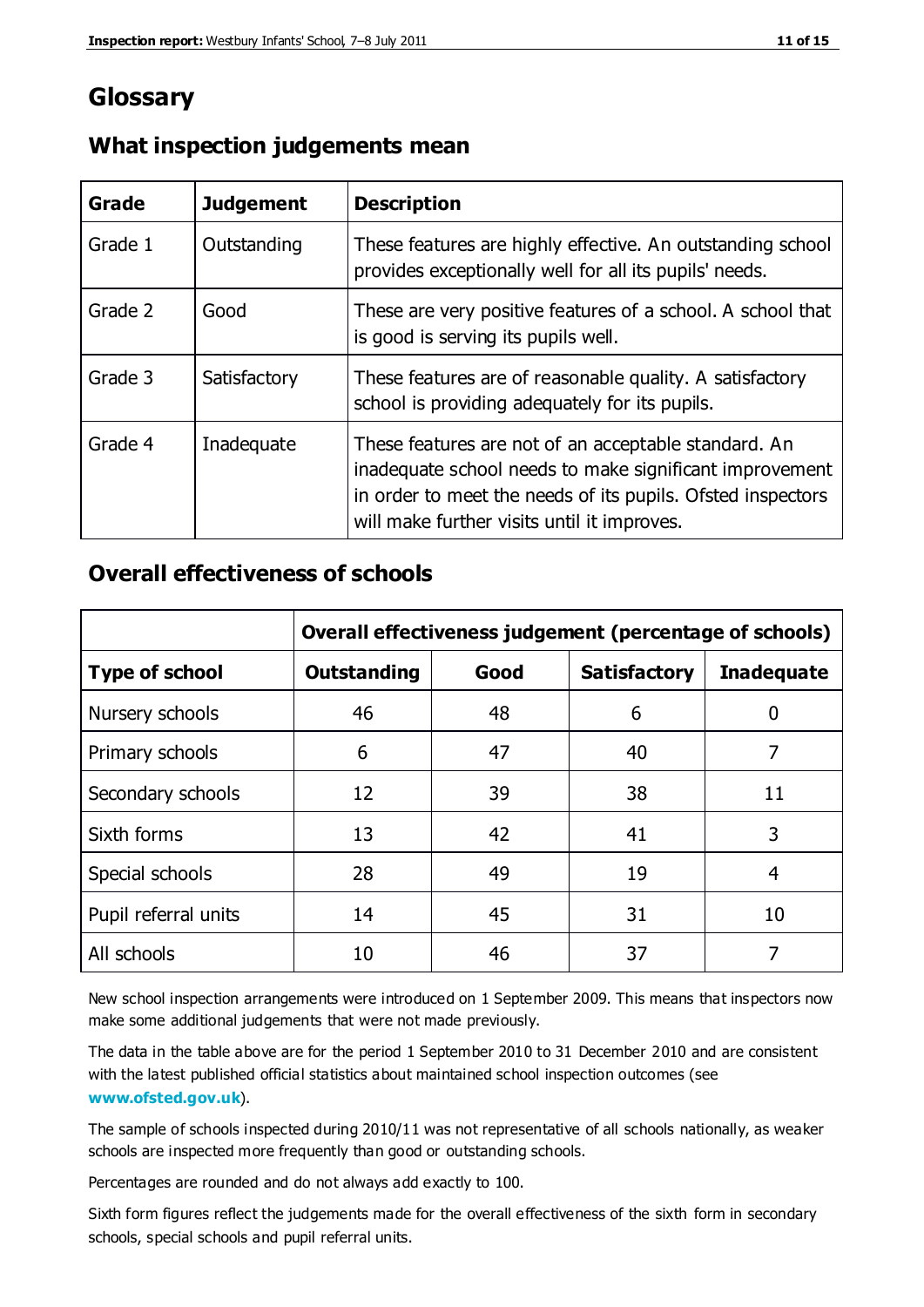## **Common terminology used by inspectors**

| Achievement:               | the progress and success of a pupil in their learning,<br>development or training.                                                                                                                                                          |  |  |
|----------------------------|---------------------------------------------------------------------------------------------------------------------------------------------------------------------------------------------------------------------------------------------|--|--|
| Attainment:                | the standard of the pupils' work shown by test and<br>examination results and in lessons.                                                                                                                                                   |  |  |
| Capacity to improve:       | the proven ability of the school to continue<br>improving. Inspectors base this judgement on what<br>the school has accomplished so far and on the quality<br>of its systems to maintain improvement.                                       |  |  |
| Leadership and management: | the contribution of all the staff with responsibilities,<br>not just the headteacher, to identifying priorities,<br>directing and motivating staff and running the school.                                                                  |  |  |
| Learning:                  | how well pupils acquire knowledge, develop their<br>understanding, learn and practise skills and are<br>developing their competence as learners.                                                                                            |  |  |
| Overall effectiveness:     | inspectors form a judgement on a school's overall<br>effectiveness based on the findings from their<br>inspection of the school. The following judgements,<br>in particular, influence what the overall effectiveness<br>judgement will be. |  |  |
|                            | The school's capacity for sustained<br>improvement.                                                                                                                                                                                         |  |  |
|                            | Outcomes for individuals and groups of pupils.                                                                                                                                                                                              |  |  |
|                            | The quality of teaching.                                                                                                                                                                                                                    |  |  |
|                            | The extent to which the curriculum meets<br>pupils' needs, including, where relevant,<br>through partnerships.                                                                                                                              |  |  |
|                            | The effectiveness of care, guidance and<br>support.                                                                                                                                                                                         |  |  |
| Progress:                  | the rate at which pupils are learning in lessons and<br>over longer periods of time. It is often measured by<br>comparing the pupils' attainment at the end of a key                                                                        |  |  |

stage with their attainment when they started.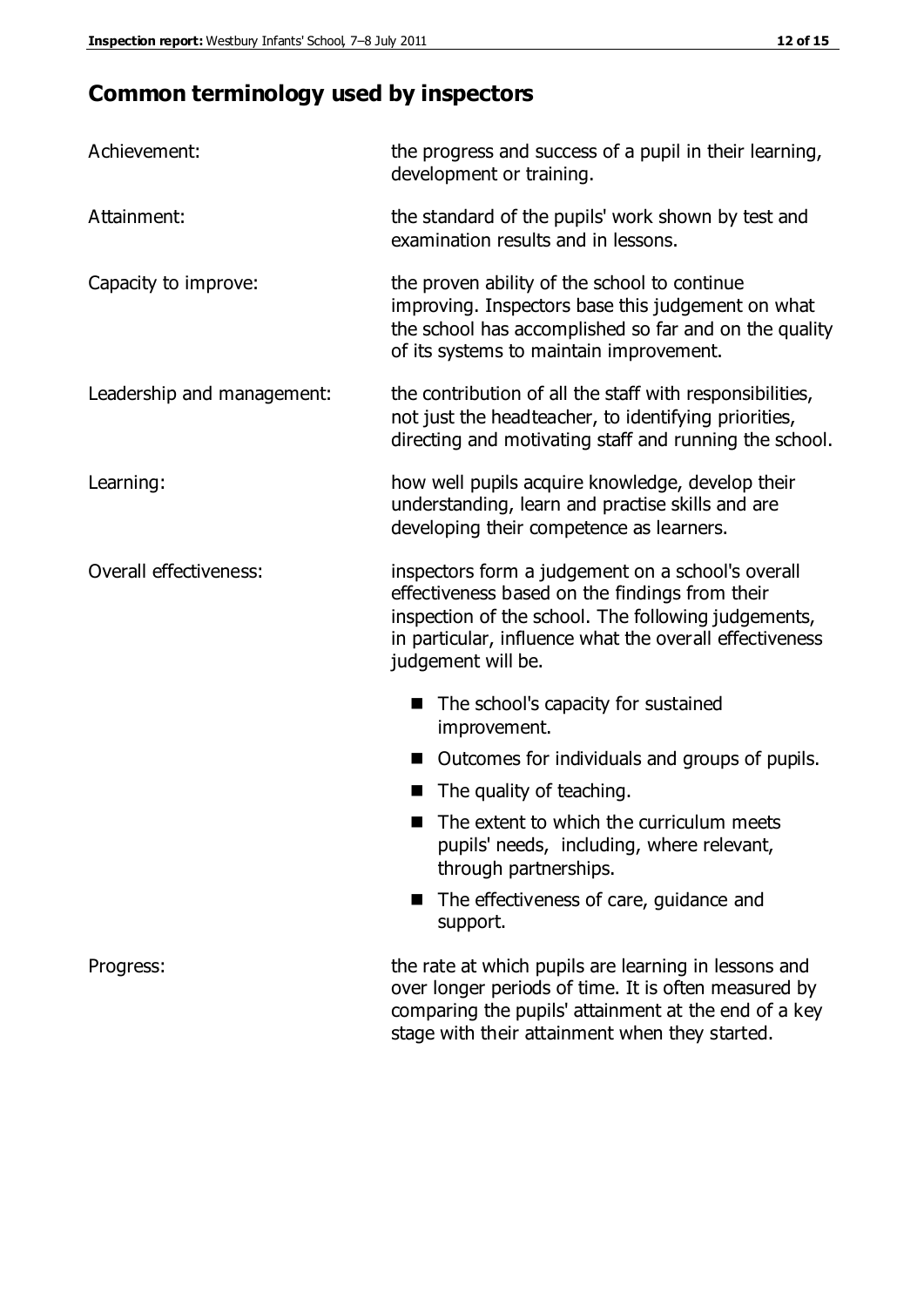#### **This letter is provided for the school, parents and carers to share with their children. It describes Ofsted's main findings from the inspection of their school.**

11 July 2011

Dear Children

#### **Inspection of Westbury Infants' School, Westbury BA13 3NY**

Thank you for making us so welcome when we visited your school. We really enjoyed seeing you work so hard in lessons and play so happily outside. You showed us how much you enjoy your school and told us you are pleased with how well you are doing. You are right to be pleased, because it is a good school!

What we found out about your school:

- You really enjoy school and make good progress in reading, writing and mathematics.
- You behave well in class which helps you to do well in your learning, and out in the playground which makes it a happy place to be.
- Your headteacher and teachers are very good at running the school and understand well how they could make it even better.
- You understand extremely well how to stay safe.
- Your teachers work hard to plan interesting and exciting lessons.
- You have some exciting activities to follow and I loved coming along on the 'welly' walk on Friday.
- All staff take extremely good care of you and keep you safe.
- All the children in the Reception classes get a good start to their school life.

We have now asked your school to:

- make sure that you all get the opportunity to make better progress with your writing by giving you more exciting word lists to help you
- make sure that those of you who find writing a bit easier than others have more difficult tasks to do
- $\blacksquare$  keep working with you and your families to make sure you come to school really regularly.

Best wishes for the future. You can help by making sure you are always in school except when you are ill, and by always trying as hard as you can in your lessons.

Yours sincerely

Christine Huard

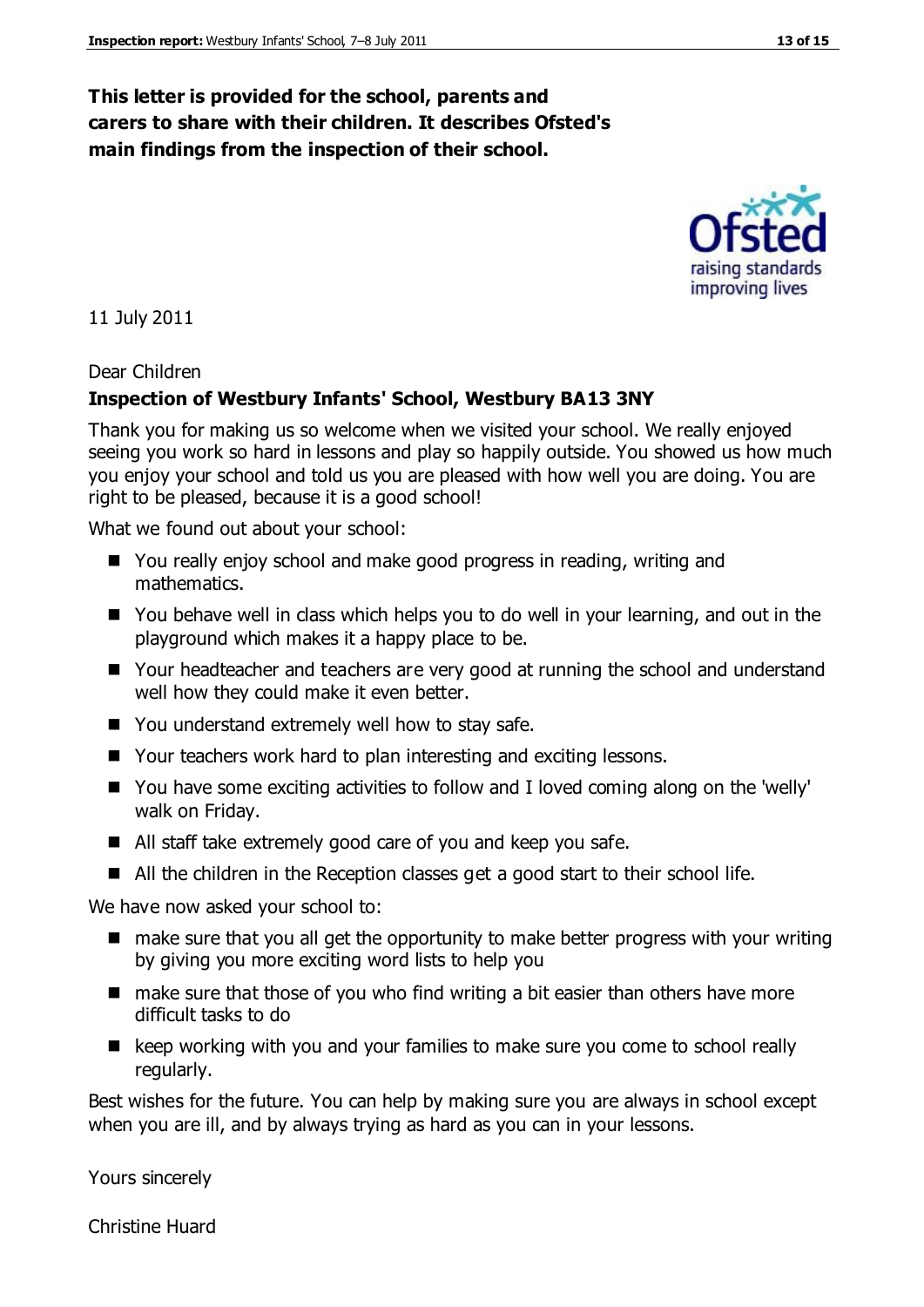Lead inspector